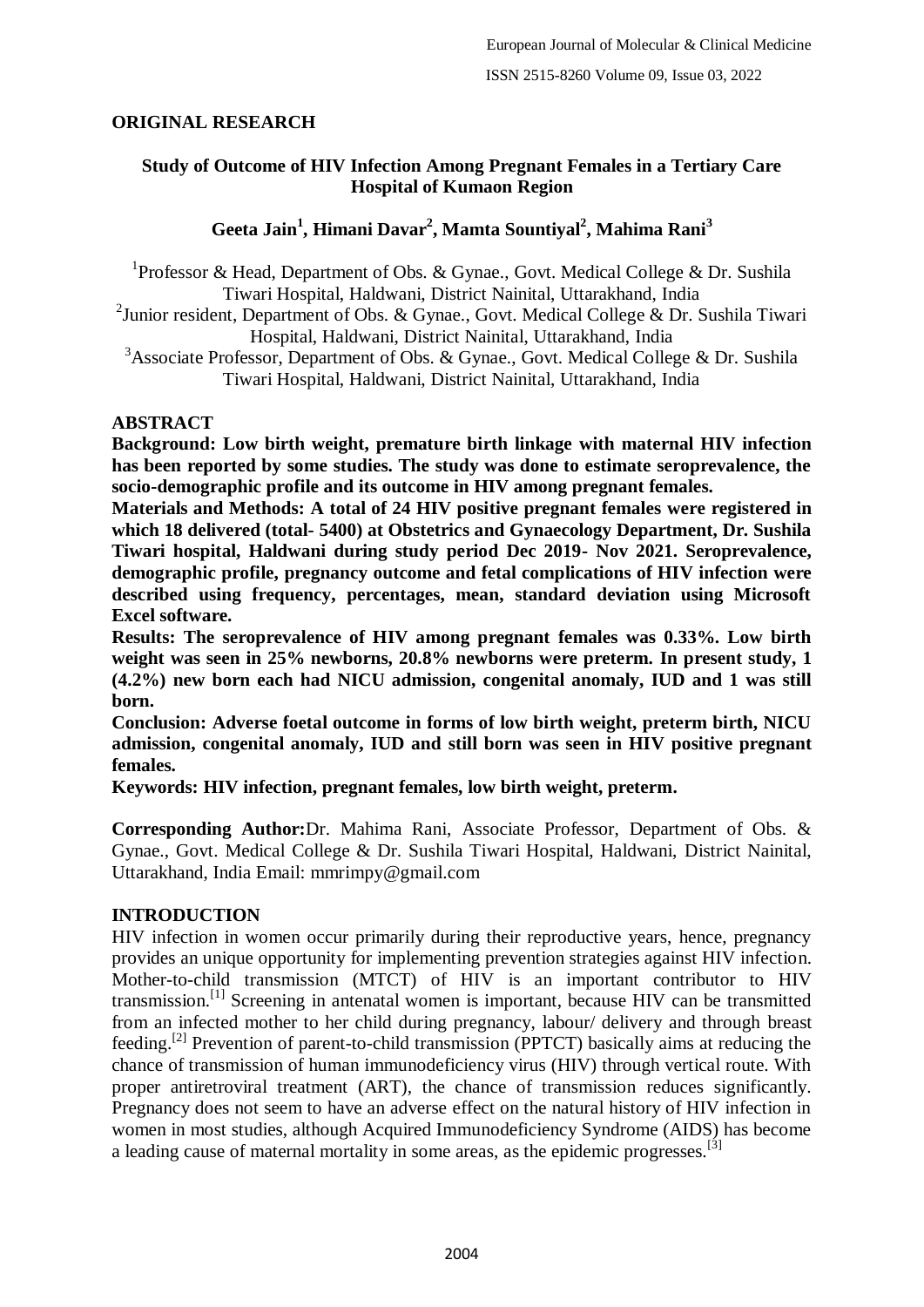Adverse pregnancy outcomes that have been reported in HIV-positive women include increased rates of spontaneous early abortion, low birth weight babies, and stillbirths, preterm labour, preterm rupture of membranes, other sexually transmitted diseases, bacterial pneumonia, urinary tract infections, and other infectious complications. When taking reproductive decisions, the women living with HIV and AIDS take into consideration the fact, they live with HIV and the possible risk of transmission of the virus to the foetus. Furthermore, they are subjected to individual factors, social aspects, and cultural expectations. The literature on post-diagnosis abortion is quite limited, $^{[4]}$  but indicates that the risk of transmission of the virus to the foetus was one of the factors that weighed on reproductive decisions. The study was done to estimate seroprevalence, the sociodemographic profile and its outcome in HIV among pregnant females.

# **MATERIALS & METHODS**

A descriptive cross-sectional study was conducted among 24 HIV positive pregnant females were registered in which 18 delivered (total- 5400) at Obstetrics and Gynaecology department, Dr. Sushila Tiwari hospital, Haldwani during study period Dec 2019- Nov 2021.

# **Inclusion criteria**

- All seropositive pregnant women attending obstetrics and gynaecology OPD and admitted in Obstetrics and Gynaecology ward
- All pregnant women willing to be part of study.

# **Exclusion criteria**

- Patient not willing to be part of study
- Pregnant women with other comorbidities like HCV, HBsAg.

All pregnant females as per inclusion and exclusion criteria attending Obstetrics and Gynaecology OPD in study period were screened for HIV infection. Those women tested positive were sent to ICTC centre for further testing and counseling and to ART centre where patient was registered and was given treatment free of cost. HIV positive pregnant women were followed till delivery of the baby for observing the pregnancy outcome and fetal complications of HIV infection in pregnancy i.e., abortion, stillbirth, alive, dead and NICU admission.

The study approval was obtained from Institution Ethics Committee, Govt. Medical College, Haldwani. Informed written consent was taken from each participant. The privacy and confidentiality of study participants were ensured. The data were entered and analyzed using Microsoft Excel. For descriptive analysis, mean, standard deviation (SD), frequency and percentages were calculated.

# **RESULTS**

The seroprevalence of HIV among pregnant females was 0.33%.

| Socio-demographic profile | n(%)             |
|---------------------------|------------------|
| Age in years (Mean±SD)    | $25.21 \pm 3.77$ |
| Religion                  |                  |
| Hindu                     | 16(66.7)         |
| Muslim                    | 8(33.3)          |
| Area of residence         |                  |
| Rural                     | 5(20.8)          |

|  |  |  | Table 1: Socio- demographic profile of study participants $(n=24)$ |  |
|--|--|--|--------------------------------------------------------------------|--|
|  |  |  |                                                                    |  |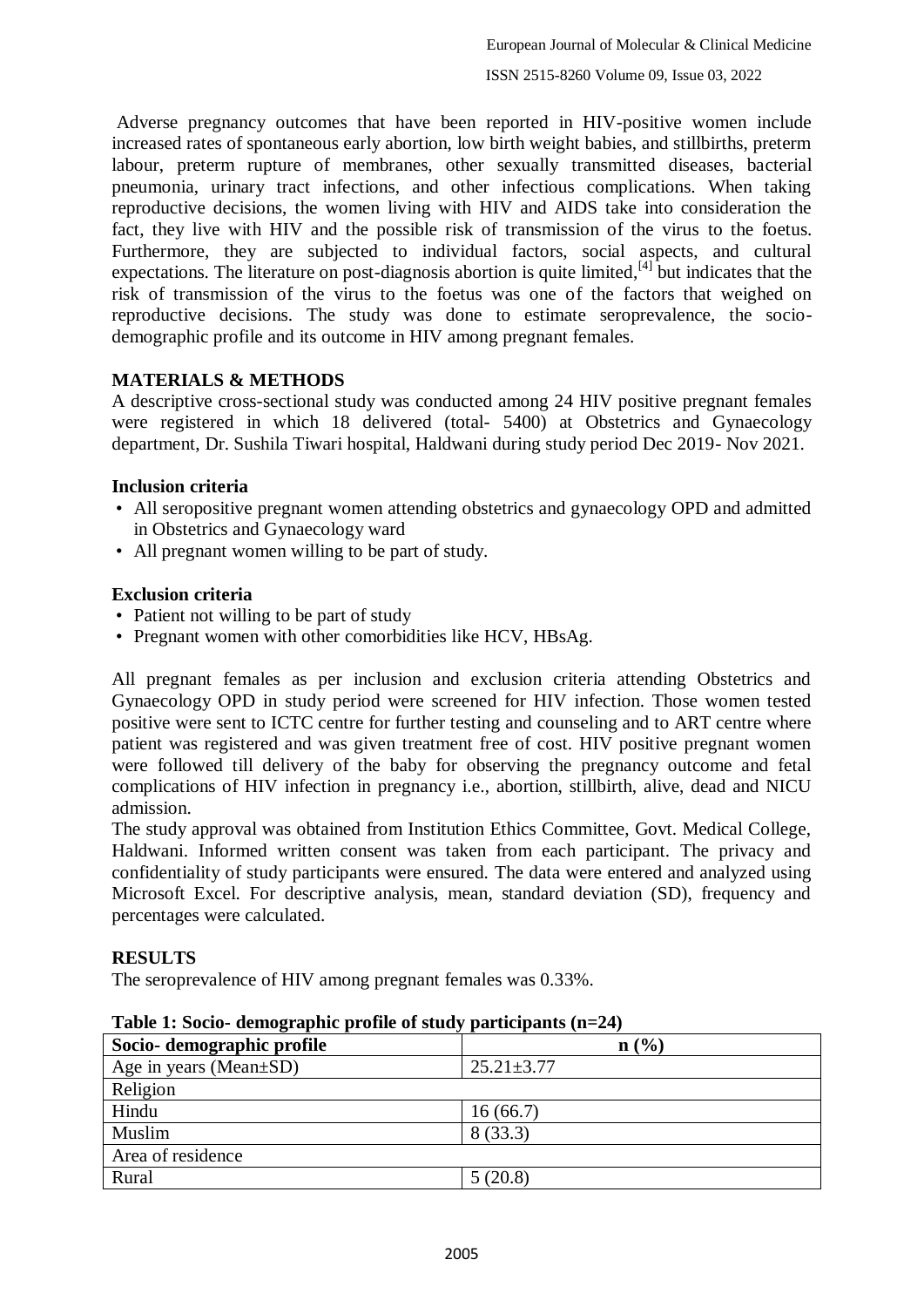European Journal of Molecular & Clinical Medicine

ISSN 2515-8260 Volume 09, Issue 03, 2022

| Urban                | 19(79.2) |
|----------------------|----------|
| Socioeconomic status |          |
| Upper class          | 00       |
| Upper middle         | 00       |
| Lower middle         | 00       |
| Upper lower          | 19(79.2) |
| Lower                | 05(20.8) |

The mean age of the study population was  $25.21 \pm 3.77$  years. There were 66.7% Hindus and 33.3% Muslims among the study population. 79.2% of study participants belonged to urban area whereas 20.8% of them belonged to rural area. 79.2% of study participants belonged to upper lower social class whereas 20.8% of them belonged to lower social class. [Table 1]

| rable $\blacksquare$ . Obsecute prome or state, participants $(II - \blacksquare I)$ |          |  |
|--------------------------------------------------------------------------------------|----------|--|
| Obstetric profile                                                                    | n(%)     |  |
| Gravida                                                                              |          |  |
| Primi                                                                                | 9(37.5)  |  |
| G2                                                                                   | 5(20.8)  |  |
| G <sub>3</sub>                                                                       | 6(25)    |  |
| G4                                                                                   | 4(16.7)  |  |
| Gestational age (in weeks)                                                           |          |  |
| $<$ 37                                                                               | 5(20.8)  |  |
| $37 - 40$                                                                            | 16(66.6) |  |
| >40                                                                                  | 3(12.5)  |  |
| Mode of delivery                                                                     |          |  |
| <b>LSCS</b>                                                                          | 6(25)    |  |
| Vaginal delivery                                                                     | 18(75)   |  |

#### **Table 2: Obstetric profile of study participants (n=24)**

There were 37.5% women with primigravida and 62.5% with multigravida. Gestational age at delivery was  $<$  37 weeks among 20.8%, 37-40 weeks among 66.6% and  $>$  40 weeks among 12.5% women. The mode of delivery was LSCS among 25.0% and NVD among 75%. [Table 2]

| Foetal outcome & characteristic | $\mathbf{n}(\%)$ |
|---------------------------------|------------------|
| Outcome                         |                  |
| Alive and healthy               | 20(83.3)         |
| Alive (NICU Admission)          | 1(4.2)           |
| Alive (Congenital Anomalous)    | 1(4.2)           |
| Intra-uterine death             | 1(4.2)           |
| Expulsion                       | 1(4.2)           |
| Birth weight                    |                  |
| Normal                          | 18 (75)          |
| Low birth weight                |                  |

| Table 3: Foetal outcome $\&$ characteristic in study population (n=24) |  |  |
|------------------------------------------------------------------------|--|--|
|------------------------------------------------------------------------|--|--|

There were 83.3% alive babies, 4.2% alive male (NICU Admission), 4.2%Alive male (Congenital Anomalous), 4.2% Intra-uterine death and 4.2% expulsion. Low birth weight was reported among 25.0% subjects whereas 75% infants have normal birth weight. [Table 3]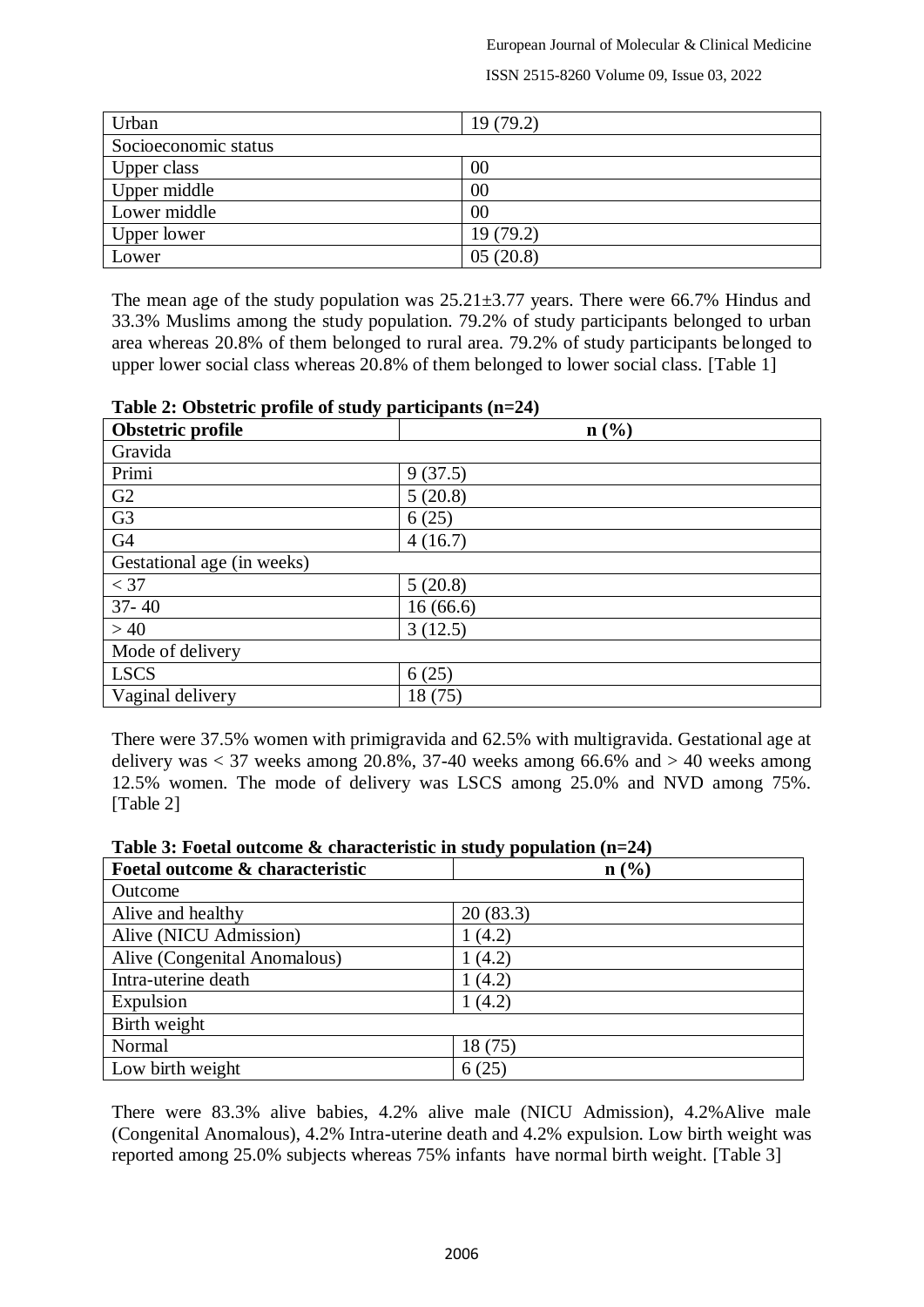# **DISCUSSION**

The seroprevalence of HIV among pregnant women in our study was 0.33% which is more than national average.<sup>[5]</sup> The study done by Nayak et al, Mandel et al, Giri et al, Devi and Shyamala, Patil et al, reported prevalence rate of HIV was found to be 0.5%, 0.56%, 0.41%, 0.45% and 0.44% respectively.  $[6-10]$ 

In current study, there were 37.5% women with primigravida and 62.5% with multigravida. Nayak et al,<sup>[6]</sup> reported that majority (62.5%) were second gravida contrary to the study done by Patil et al where majority (53.83%) were primigravida and 46.2% were multigravida.<sup>[10]</sup> Ashtagi et al in their study observed that among the HIV-positive pregnant women attending ANC clinic 63.83% were multigravida and 36.17% were primigravida.<sup>[11]</sup>

In current study, gestational age at delivery was pre-term (<37 weeks) among 20.8%, 37-40 weeks among  $66.6\%$  and  $> 40$  weeks among 12.5% women. Desai et al, <sup>[12]</sup> noted incidence of preterm delivery around 34.5% among HIV positive women. Temmerman et al reported that prematurity was observed in 21.1% of neonates born to HIV positive women compared to 9.4% of those born to HIV negative women,  $^{[13]}$  Sunanada and Jagruti,  $^{[14]}$  reported that 18.75% of the women had a preterm delivery while 81.25% delivered at term pregnancy. Dadhwal et al,<sup>[15]</sup> reported that 90.6% delivered after 37 completed weeks of gestation which was contrasting to the present study.

In present study, lower segment caesarean section among 25.0% and normal vaginal deliveries among 70.8% was noticed. While 1 (4.2%) had expulsion. Sunanada and Jagruti,<sup>[14]</sup> found that 16.25% required caesarean section.

The present study had 83.3% alive children, 1 (4.2%) newborn each had NICU Admission, Congenital Anomalous, IUD and still born. In the study by Desai et al,<sup>[12]</sup> there were 5 still births and 5 IUD out of 109 births. Another large study in Nairobi where it was found that there was increased association between HIV and IUD and still birth rate, after controlling for the presence of other STDs.<sup>[13]</sup>

In our study, low birth weight was reported among 6 (25.0%) subjects. Sunanada and Jagruti,<sup>[14]</sup> found that 50% neonates were weighing > 2.5 kgs. Dadhwal et al,<sup>[15]</sup> found that only significant finding was that the mean birth weight was lower in new-borns of HIVinfected women. Brocklehurst and French, [16] showed association, between HIV infection and abortions, stillbirths, perinatal and neonatal mortality, LBW, IUGR, and PTB. Areechokchai et al,<sup>[17]</sup> found that low birthweight was 20% among HIV infected mothers.

# **CONCLUSION**

Maternal HIV infection adversely affects the pregnancy outcome and is associated with higher incidences of obstetric complications. HIV infection is also associated with preterm birth, low birth weight and postpartum complications. A multidisciplinary team approach in management involving an HIV physician, experienced obstetrician, and neonatologist are essential to optimize maternal and foetal outcome.

# **REFERENCES**

- 1. De Cock KM, Fowler MG, Mercier E, De Vincenzi I, Saba J, Hoff E. Prevention of mother-to-child HIV transmission in resource-poor countries: translating research into policy and practice. J Am Med Assoc. 2000;283:1175-82.
- 2. NACO Guidelines for prevention of mother to child transmission of HIV. [Accessed on 19 January 2017]. Available at http://www.naco. in/pmtct.html.
- 3. World Health Organization and Joint United Nations Programme on HIV/AIDS (UNAIDS), 1998. HIV in pregnancy: a review. [Accessed on 23 Feb. 2017]. Available at:http://www.unaids.org/sites/default/files/media\_asset/jc151-hiv-inpregnancy\_en\_1.pdf.